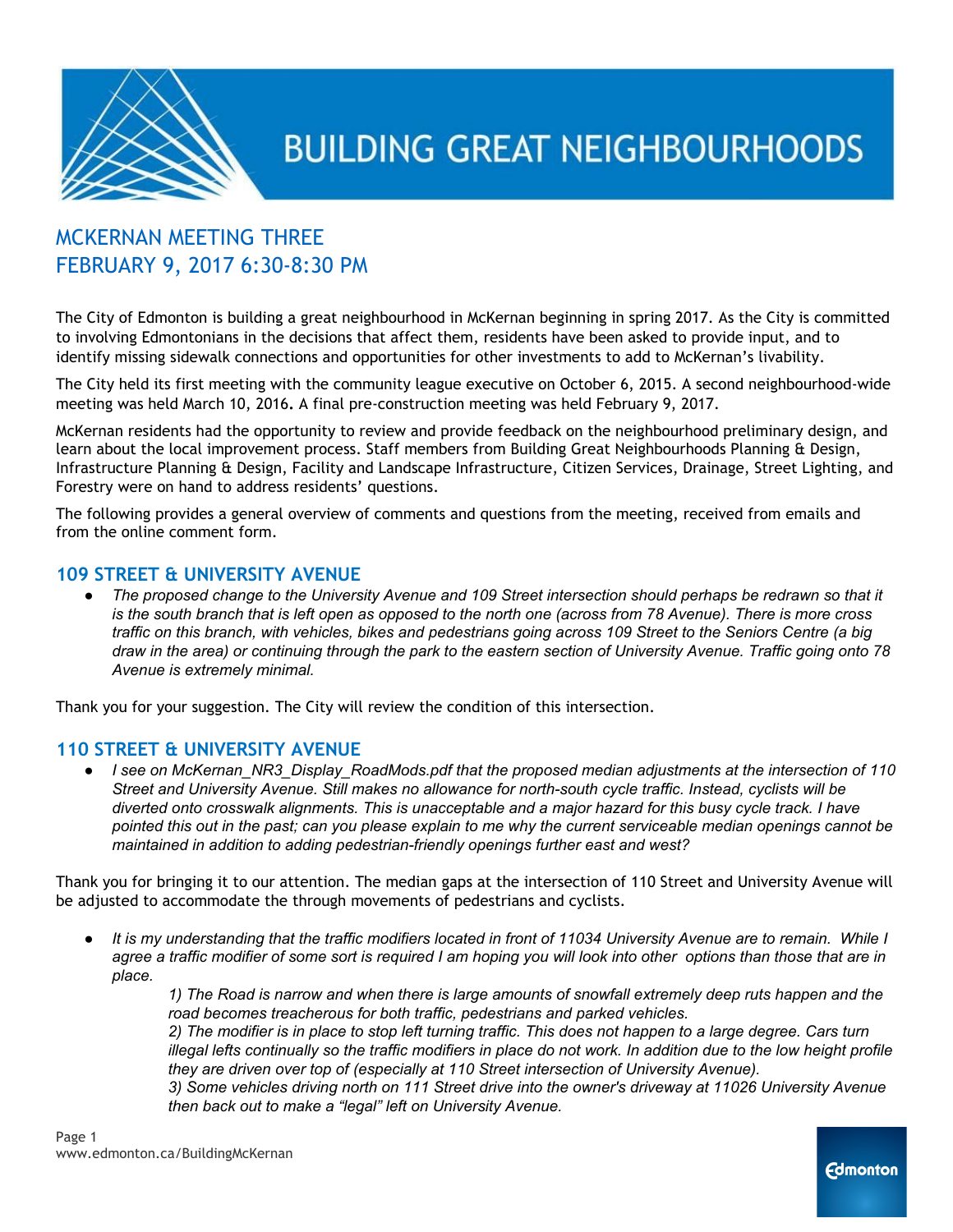

4) They are not attractive and I have seen the city come up with more attractive options in other *neighbourhoods.*

Please look into this and advise if any other options for traffic modification for this intersection and the intersection *at 111 and 110 Street on University Avenue.*

The current traffic control configurations at the accesses into and internal to the McKernan neighbourhood were implemented as a part of the Council approved McKernan/South Garneau/Parkallen Traffic Plan, in the 1990's. Some of the traffic management measures consisted of signage only, which was not very effective, and were later reinforced with additional infrastructure like medians and bollards. The centre-line medians at University Avenue and 111 Street are an example.

As these measures were implemented as a part of a Community Traffic Management Plan (CTMP), the City would not consider taking them out without extensive public consultation involving the entire neighbourhood. However, the CTMP policy is currently under review. We are not initiating any new projects at this time; once the Policy has been adopted by City Council, and procedures and processes have been developed, the City will prioritize CTMP requests and develop a plan for implementation.

#### **111 STREET & 76 AVENUE**

- Traffic parks on both sides of the street by McKernan Baptist Church restricting traffic turning off and onto 76 avenue. Could we restrict parking to the west side only for one block to make more room to safely use this intersection? Note: During rush hour people use 73 Avenue as a thorough-lane to bypass traffic on 72 Avenue.
- Need restrictive signage to curb parking violators along 111 Street towards 75 Avenue from 76 Avenue. There is one lane only. Have not had street cleaners since spring 2015, street plowed once since fall 2015. Why are we *expected to pay more than we are highly taxed for when services are less?*

On the west side of 111 Street, just south of 76 Avenue, the 'No Parking' can be extended to better clear the roadway for right turns off of 76 Avenue to southbound on 111 Street. Parking would not banned on the entire west face of the block.

The roadway appears to be 8.0 meters wide. One side of this roadway could be signed as 'No Parking' as adjacent residences have access to their on-site parking either off 111 Street or through the rear lane. Should the community wish to initiate this request, a two-thirds majority of support would be required from the adjacent residences. If successful, Parking Services suggests 'No Parking' on the east side of 111 Street between 75 Avenue to 76 Avenue**.**

#### **112 STREET**

- 112 should be made into separate bike lane. Sharrows just don't provide much (or any) protection for vulnerable people who use bicycles to get around, especially since there is no effort to create traffic calming features.
- *● I want to see Sharrows upgraded to protected bike lanes along 112 Street.*

112 Street is identified as a neighbourhood bike route that uses wayfinding signage and shared-use lanes to guide cyclists on the road and remind drivers to expect cyclists in the travel lane. Shared-use lanes are provided when motorists and cyclists are expected to share the road. There is insufficient space for protected bike lanes on 112 Street without removing parking or impacting the boulevard space, so they are not under consideration at this time.

#### **BACK ALLEY BARRICADE**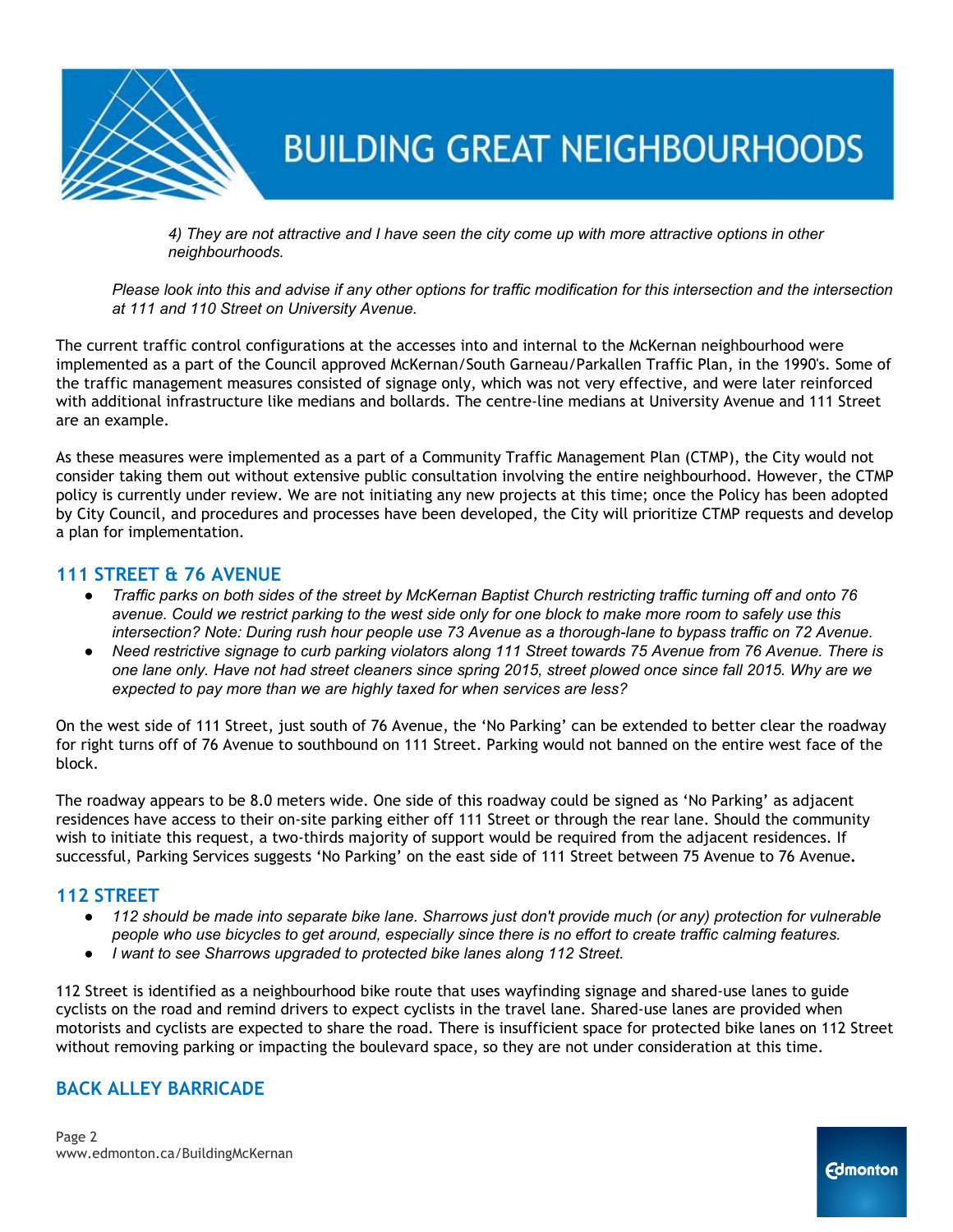

What will happen to the barricaded alley east of 112 Street and north of 7231-112 Street? Could the barricade be made permanent - it was close approximately 30 years ago by a petition. This is a busy walk and cycle path *winter and summer.*

The wooden bollards in the alley east of 112 Street are permanent and will be maintained as they are.

#### **DRAINAGE**

• Would be great if the renewal process aligned with flood mitigation. Would be great to engage renters in the *petition decision process. Property tax increases often get passed on to renters. Great presentation!*

City staff continue to work together to integrate planning across many programs and services offered to the public. We've noted your concern and will continue to consult each other as appropriate throughout the neighbourhood renewal process.

The local improvement petition process is guided by the Provincial *Municipal Government Act* as well as City policies and procedures. If the local improvement is successful, the local improvement tax levy would be assessed for the property and added to owner's property taxes. This is why the local improvement notices, including information on the petition process, is sent direct to the registered property owners.

• I am worried about drainage. 73 Avenue - 113 Street has puddles every year. The sidewalk parallel to 113 Street *doesn't drain properly. The sidewalk parallel to 73 Avenue is fine.*

Thank you for flagging this specific location. Information gathered from communities like McKernan is going to be an integral part of moving the city-wide Flood Mitigation Study forward. The overall program framework, including implementation and costing options, will go before City Council for approval in June 2017, and public engagement is already ongoing. You can visit edmonton.ca/floodmitigation to see how you can get involved.

Due to the large scope of the project, it will likely be implemented over decades to come. The City will be looking at developing strategies with industry together with the City's own construction resources to maximize and provide ongoing capacity to deliver the program. While specific, neighbourhood-level solutions for flood mitigation are still forthcoming, Drainage staff have been internally collaborating with other programs across the City to ensure coordination and to provide advice as requested.

I am concerned about flood mitigation plans. No sewer increase capacity with increase infills and therefore *population increase. very welcome to know that this is finally being done.*

When the City receives a land development application for infill, staff evaluates if there are any potential issues and will put conditions on the development permit to protect both public and private infrastructure if required. Infill homes often have a smaller impact on drainage infrastructure, as compared to the original homes, because of smaller family sizes and high-efficiency fixtures (one example being low flow toilets).

#### **MAIL DELIVERY**

What happens to my home mail delivery during the two months that access to the front of my property is *restricted? There are no community mailboxes?*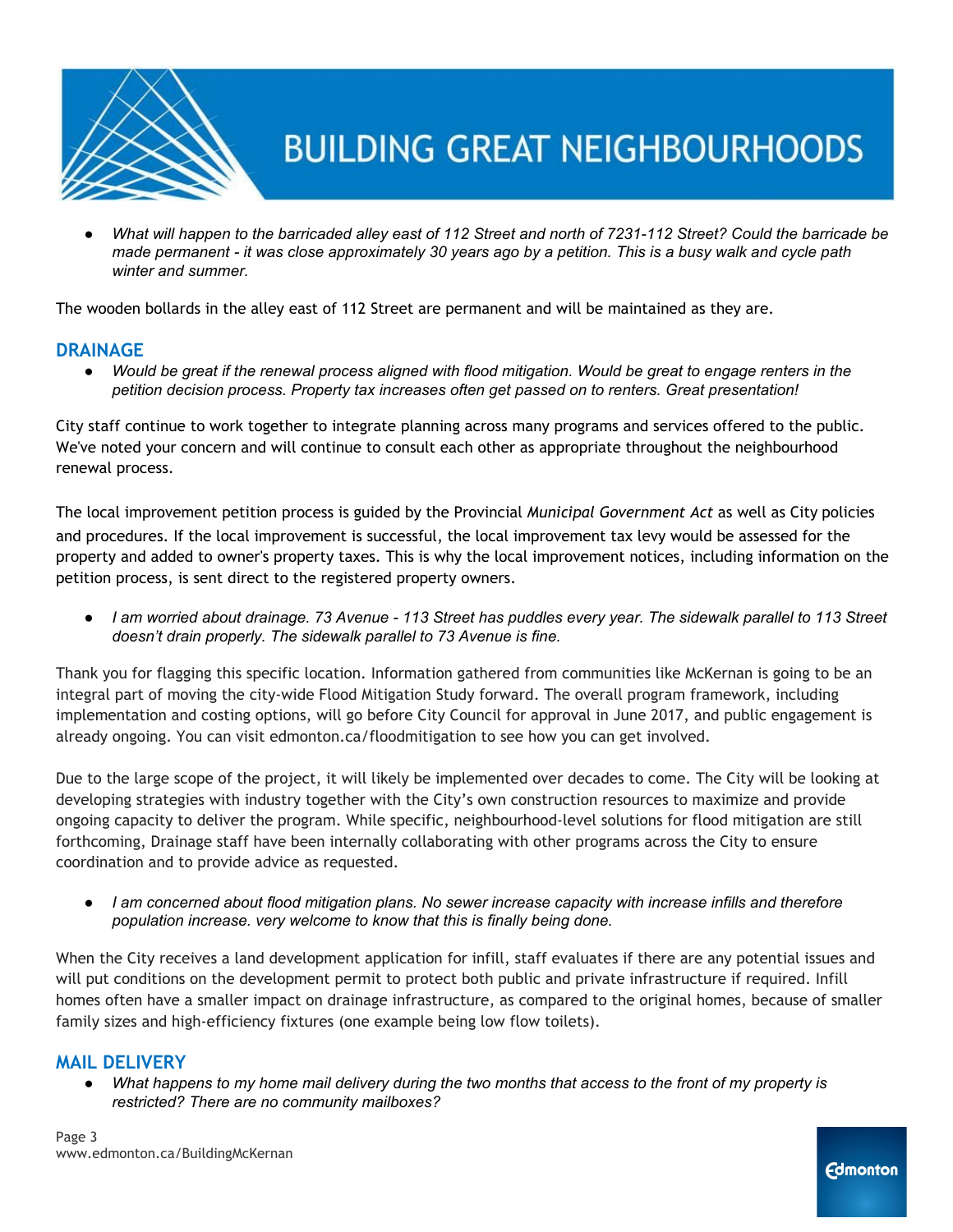

During neighbourhood construction there are times when Canada Post makes a determination whether or not they deem the construction safe enough to provide mail delivery. They do monitor the area daily and if they feel it is not safe, mail will be held at the post office. Please contact Canada Post directly to find out where your mail is being held and how to pick it up. Mail delivery will resume once the sidewalks are constructed and safe.

#### **PRESENTATION**

- *● The CM presentation was super and informative. Candid answers/ info. All presenters did an ace job.*
- Why was the Belgravia comments page taken down early? It said it would be available online until February 16th. *It is only 8:00 PM on the 16th and I can't comment. February 16th lasts until midnight!*

The closing date for the online version of Belgravia comment form was mistakenly set to midnight February 16th instead of February 17th. We apologize for this mistake and hope you were able to submit your comments via one of the other available methods.

#### **SIDEWALKS**

My private connector sidewalk is approximately 30 years old exposed aggregate that currently meets the curb line sidewalk with good drainage with a good slope. I would be very annoyed if the intersection was cut back and an exposed aggregate patch was installed. I understand there are ways to prevent this and I would like to talk to *someone when construction starts to discuss the alternatives.*

Please contact Jason Caudron at 780-495-0268 to coordinate the construction.

I would like to request that the monolithic sidewalk on the east side of 112th Street be extended to connect from *78th Avenue to the pocket park at 79th Avenue/University Avenue. This will create a complete sidewalk* connection that will decrease the foot traffic on the street in that area and make the route more accessible for those with reduced mobility. The residents in the immediate area, whose in-set sidewalks will have to be relocated *to the curb/monowalk, have expressed support for this design adjustment. Please consider this sidewalk design* change request. If further support is needed from the community please let me know and I can assist.

Subject to site assessment, the monolithic sidewalk on the east side of 112 Street at 79 Avenue will be extended to connect to the existing public walkway.

There is a missing connection at 79 Avenue and 112 Street (good side). this is not showed by the present building *plans.*

The existing roadway on 79 Avenue between 112 Street and 113 Street is narrow with residential parking on both sides. In addition, the existing mature trees and telecommunication poles occupy large boulevard space on the north of 79 Avenue. A sidewalk cannot be constructed here without negative impact on mature trees and removal of street parking. The sidewalk standard cited in the City's Sidewalk Strategy provides a base level of pedestrian infrastructure along all roads, constructing missing sidewalks along at least one side where missing on both. There is currently a sidewalk on the south side of 79 Avenue between 112 Street and 113 Street.

### **TRAFFIC**